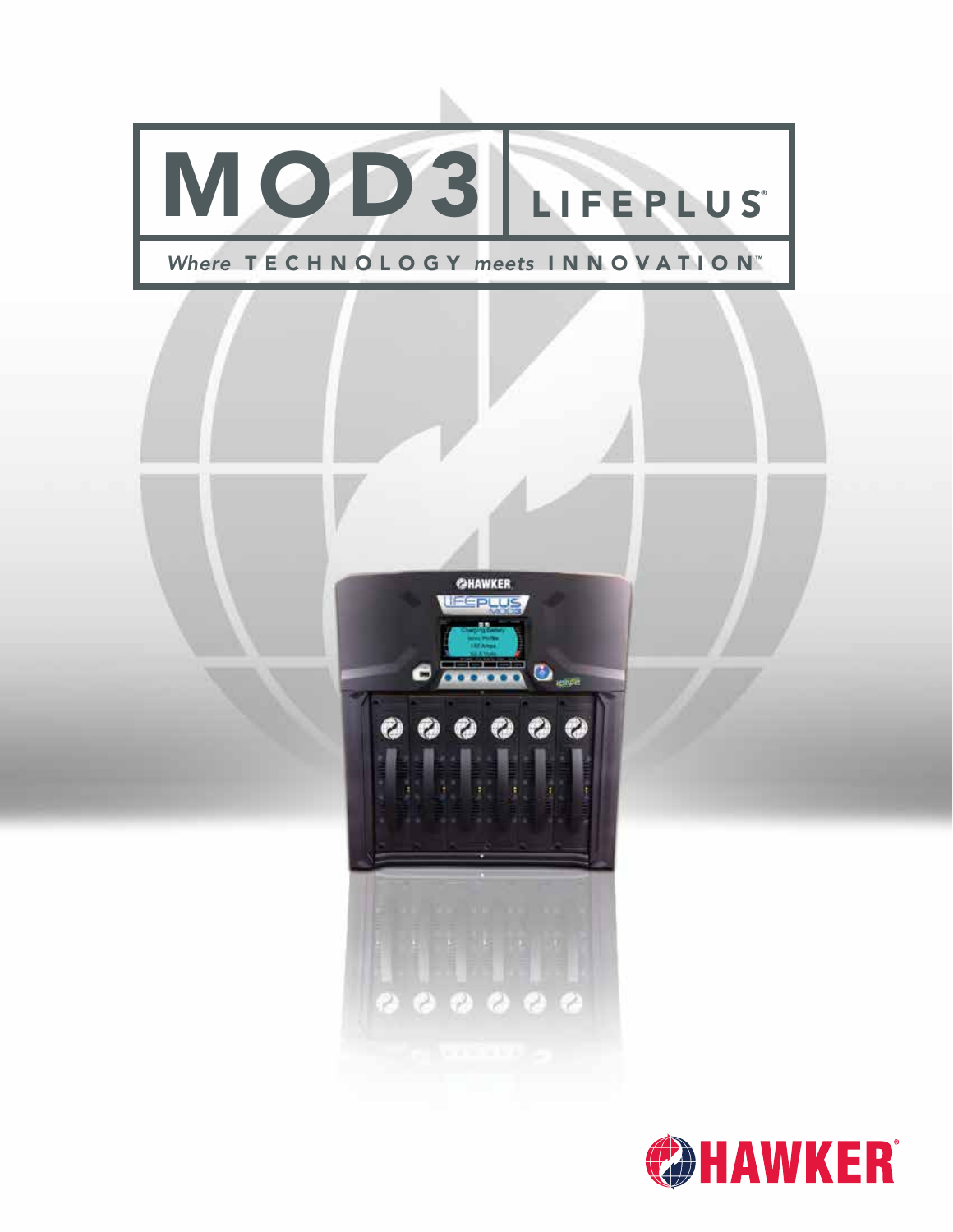Join the modular charging revolution with the new LIFEPLUS® MOD3 charger – the latest innovation of high-frequency switch-mode IONIC smart chargers from HAWKER® , the world leader in high-frequency charging technology. Patented LIFEPLUS® chargers are the result of more than 30 years of high-frequency, smart charging experience. LIFEPLUS® MOD3 chargers provide multiple charge profiles, peak efficiency, and non-stop power while reducing charging costs.

## BENEFITS AND HIGHLIGHTS

Combining HAWKER® 's LIFEPLUS® charging heritage with the advantages of modular technology, LIFEPLUS® MOD3 chargers deliver a variety of benefits to enhance your operation.

- **Energy Savings –** LIFEPLUS® MOD3 technology offers the highest conversion efficiency and power factor available in the industry – significantly reducing electrical consumption and demand charges. The LIFEPLUS® MOD3 operates at efficiencies of up to 94% and a power factor of .96.
- Plug-and-Play Flexibility The LIFEPLUS® MOD3 responds dynamically to charge a wide range of battery voltages and capacities without user intervention. LIFEPLUS® is the easiest high-frequency switch-mode charger in the industry to operate. On-site programming capabilities allow the charger to be custom tailored to the application's specific needs.
- Advanced Data Management The chargers communicate wirelessly with the Battery Boss® WC (BBWC) and maintain a data history of numerous charge parameters for easy analysis and optimization. Optional Ethernet interface provides network connectivity for remote monitoring and data collection.
- Opportunity Charging The LIFEPLUS® MOD3 includes a distinct opportunity charge profile which returns capacity to the battery during breaks without excessively gassing the battery. The opportunity profile can be set either manually using front panel menus or automatically using HAWKER® 's BBWC.

*The chart below depicts the three phases of the IONIC profile. Vertical lines identify pulses.*



#### PHASE 1

Battery Diagnosis & Determination of Charge Profile

#### PHASE 2

Implementation of Charge Profile through High Rate & Taper

#### PHASE 3

Increased Electromixing through Termination of Charge

*\* Charging Current as a % of Battery Capacity*

2. Cold Storage – The LIFEPLUS® MOD3 charger series will automatically switch to the cold storage profile if the battery temperature is below 59ºF.

charge to avoid acid stratification. This profile provides the

3. ENVIROLINK™ - The LIFEPLUS® MOD3 charger comes standard with a profile specifically for the HAWKER® ENVIROLINK™ valve-regulated batteries, as well as the industry-standard gel batteries.



**GHAWKER** UESPLUS

*Every module in the HAWKER® LIFEPLUS® MOD3 chargers are stand-alone, eliminating the risk of catastrophic failures and downtime.*

Extended Battery Warranty - The IONIC charge profile delivers an optimal charge with less heat which extends battery life. POWERLINE™ and ENERGY-PLUS™ batteries charged only in this profile will be warranted for 6-years or 1,800 cycles – saving up to an additional 20% life on your battery investment.

## SELECTABLE CHARGE PROFILE OPTIONS

The LIFEPLUS® MOD3 offers five different charge profile options based on your operation's requirements:

1. IONIC – This patented, exclusive profile is the preferred choice for most applications. Employing periodic current pulses which both identify the battery's true capacity and state of charge, as well as mix the electrolyte throughout

optimal recharge with minimal heating.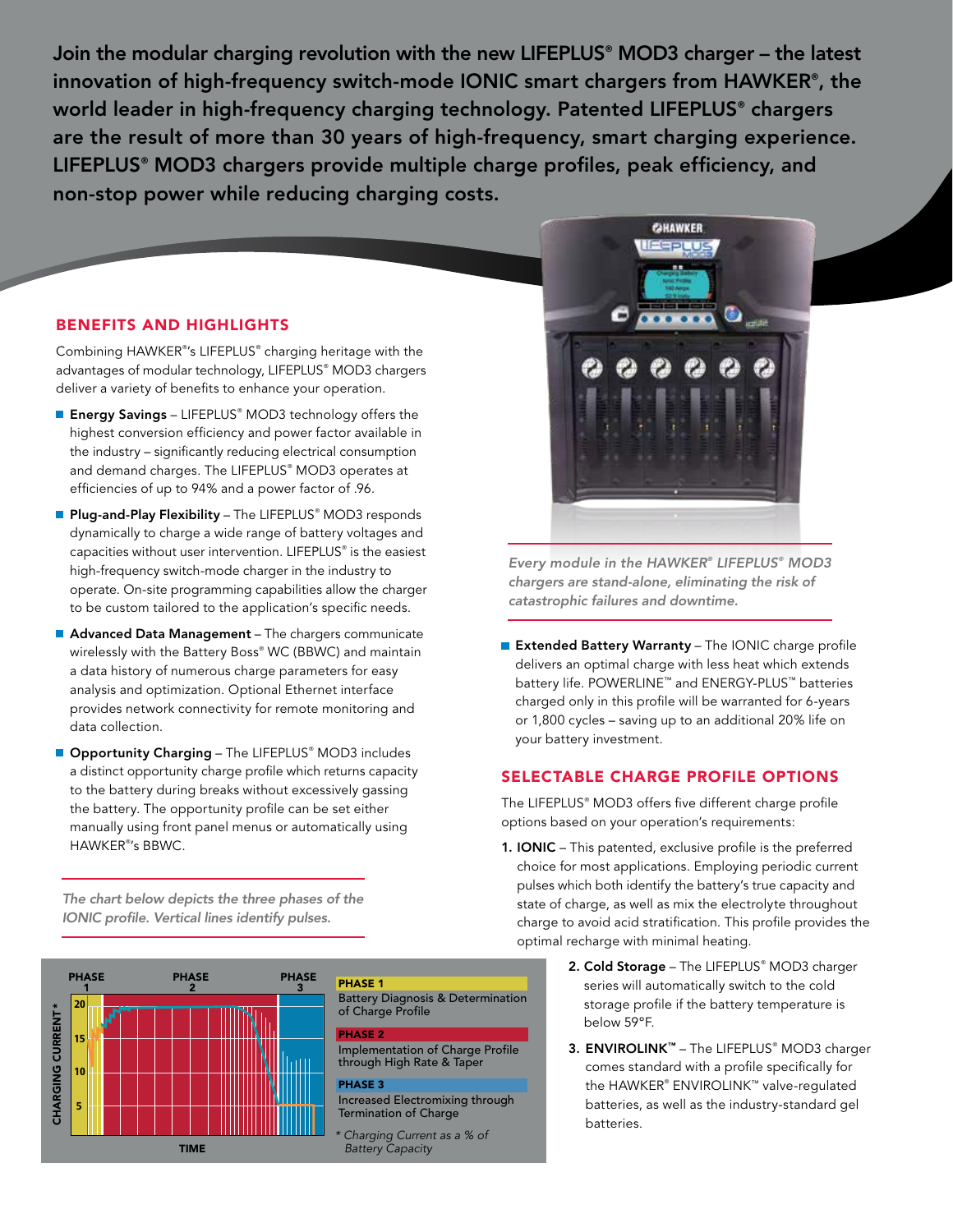- 4. TPPL Allows for fast or opportunity charging of Thin Plate Pure Lead batteries.
- 5. Opportunity The charger current is up to a 25% start rate depending on battery and charger size.

The opportunity profile may be used with or without a BBWC. When employing a BBWC, the charger will change profiles based on the BBWC's settings. Without a BBWC, you must program the charger in opportunity charge mode. When using a BBWC in opportunity mode, POWERLINE™ and ENERGY-PLUS™ batteries receive an extra year of warranty. (4 years standard plus 1 extra year with BBWC.)

Equalize and complete charge time parameters must be programmed through the charger configuration screen.

## ADVANTAGES OF MODULAR POWER

- $\rightarrow$  Power You Can Count On The new high-frequency modular LIFEPLUS® MOD3 charger supplies dependable, proven power – delivering maximum reliability and improved efficiency to keep you moving.
- Flexible. Adaptable. Fast. The modules in HAWKER® 's chargers automatically adjust to effectively charge the battery while maintaining optimal efficiency and best power factor.

The modular design of the LIFEPLUS® MOD3 allows for adaptation to a variety of battery capacities, potentially reducing or eliminating the need for more chargers in your fleet.

 $\odot$  Eliminate Downtime – When employing two to six individual power modules, LIFEPLUS® MOD3 chargers provide you with a non-stop charge. Even if one module stops working, the rest will keep working to continue charging the battery – making downtime a thing of the past.





- Simplified Service The LIFEPLUS® MOD3 self-diagnostics feature alerts operators to any possible failures. Replacement modules are available for quick delivery, and because of their design, installation is fast and simple.
- Scalability for Future Needs Our modular charger design offers the advantage of scalability. The 3-bay and 6-bay LIFEPLUS® MOD3 charger cabinets allow modules to be added in response to changing power needs. Your current operations may require only a few modules to effectively charge your batteries, but if your workload changes (or if you switch to opportunity charging), these larger cabinets can quickly accommodate additional modules to meet your expanded power requirements.
- Environmentally Engineered The HAWKER® LIFEPLUS® MOD3 chargers consume less electricity, simultaneously reducing battery recharge costs while positively impacting our carbon footprint.

*The modules in the HAWKER® LIFEPLUS® MOD3 chargers work as a team to deliver consistent power. Even if one module goes down, the other modules will continue charging.*

For more information on the HAWKER® LIFEPLUS® MOD3 chargers, call 1.877.7HAWKER today to speak with a HAWKER® representative in your area.